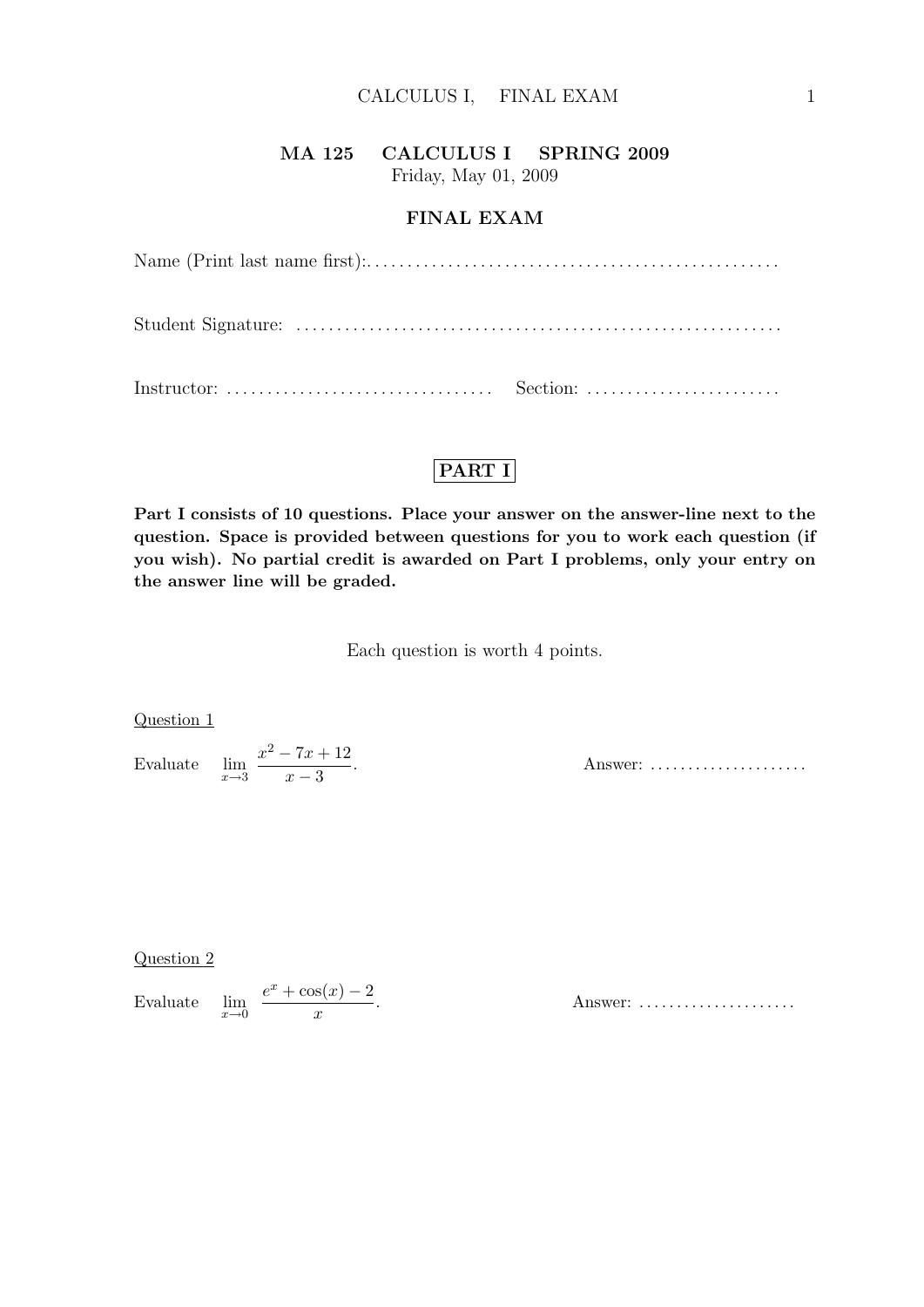#### Question 3

Find y' if 
$$
y = \frac{x^3}{x+1}
$$
.

Answer: ......................

#### Question 4

Find the value of x for which the curve  $y = (x+3)e^x$  has a horizontal tangent line.

Answer: ......................

Question 5

Find an equation of the tangent line to the curve  $y = 3 + x \ln(x + 1)$  at the point  $(0, 3)$ .

Answer: ......................

Question 6

Find y' if  $y = \sqrt[5]{x^5 + 3x^2 + 1}$ .

Answer: .........................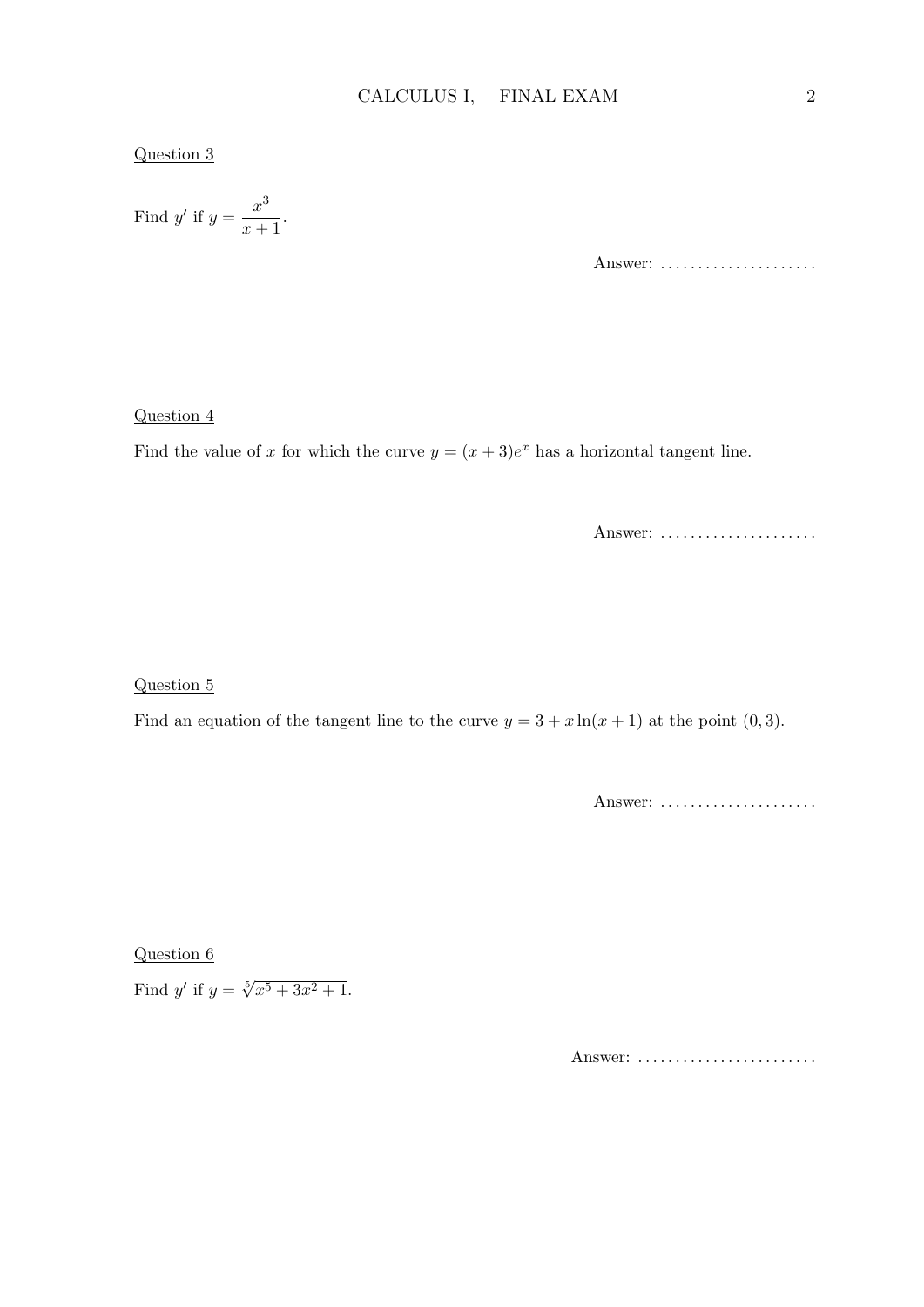#### Question 7

Find all the critical numbers of the function  $f(x) = \frac{4}{7}x^{7/4} - 4x^{1/4}$ .

Answer: . . . . . . . . . . . . . . . . . . . . . . . . . . . . . .

#### Question 8

Find the open interval(s) on which the function  $f(t) = \frac{e^t}{t}$  $\frac{c}{t+1}$  is increasing.

Answer: .............................

#### Question 9

Find all inflection points of the curve  $y = 2x^6 - 5x^4 + 3$ . [Be sure to give the x and the y coordinates of each point!]

Answer: .................................

Question 10

Find the most general antiderivative of  $f(x) = 1 + \sqrt{x} + \cos(x)$ .

Answer: .................................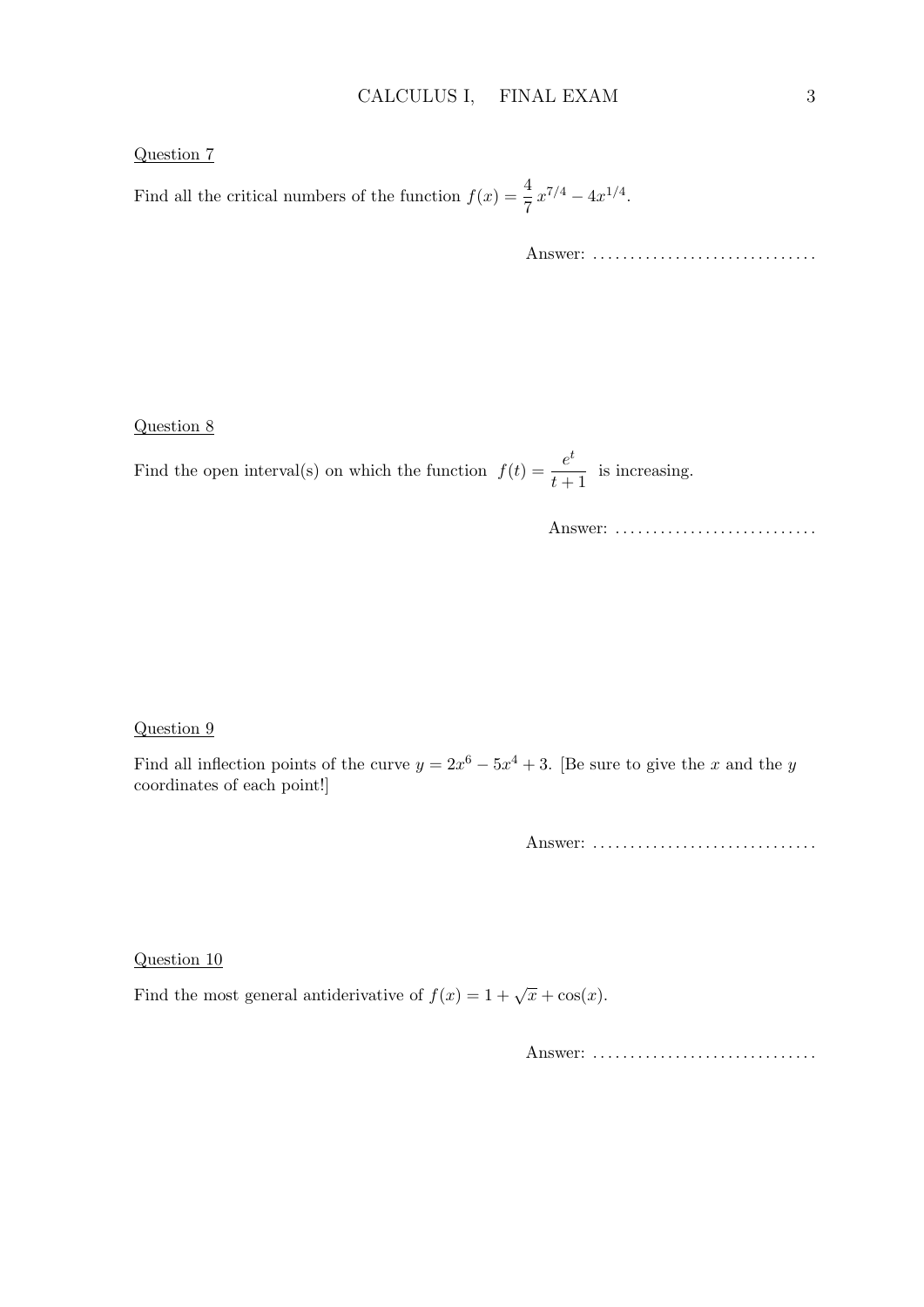### PART II

Each problem is worth 10 points.

Part II consists of 6 problems. You must show the relevant work on this part of the test to get full credit; that is, your solution must include enough detail to justify any conclusions you reach in answering the question. Partial credit may be awarded on Part II problems where it is warranted.

### Problem 1

Consider the equation

$$
x^2 + xy + y^2 - 3 = 0
$$

in which  $y$  is implicitly defined as a function of  $x$ .

(a) Use implicit differentiation to find  $y'$ .

- (b) Is the curve  $x^2 + xy + y^2 3 = 0$  rising or falling at the point  $(1, 1)$ ? (Justify your answer!)
- (c) Find an equation of the tangent line to the curve  $x^2 + xy + y^2 3 = 0$  at the point  $(1, 1).$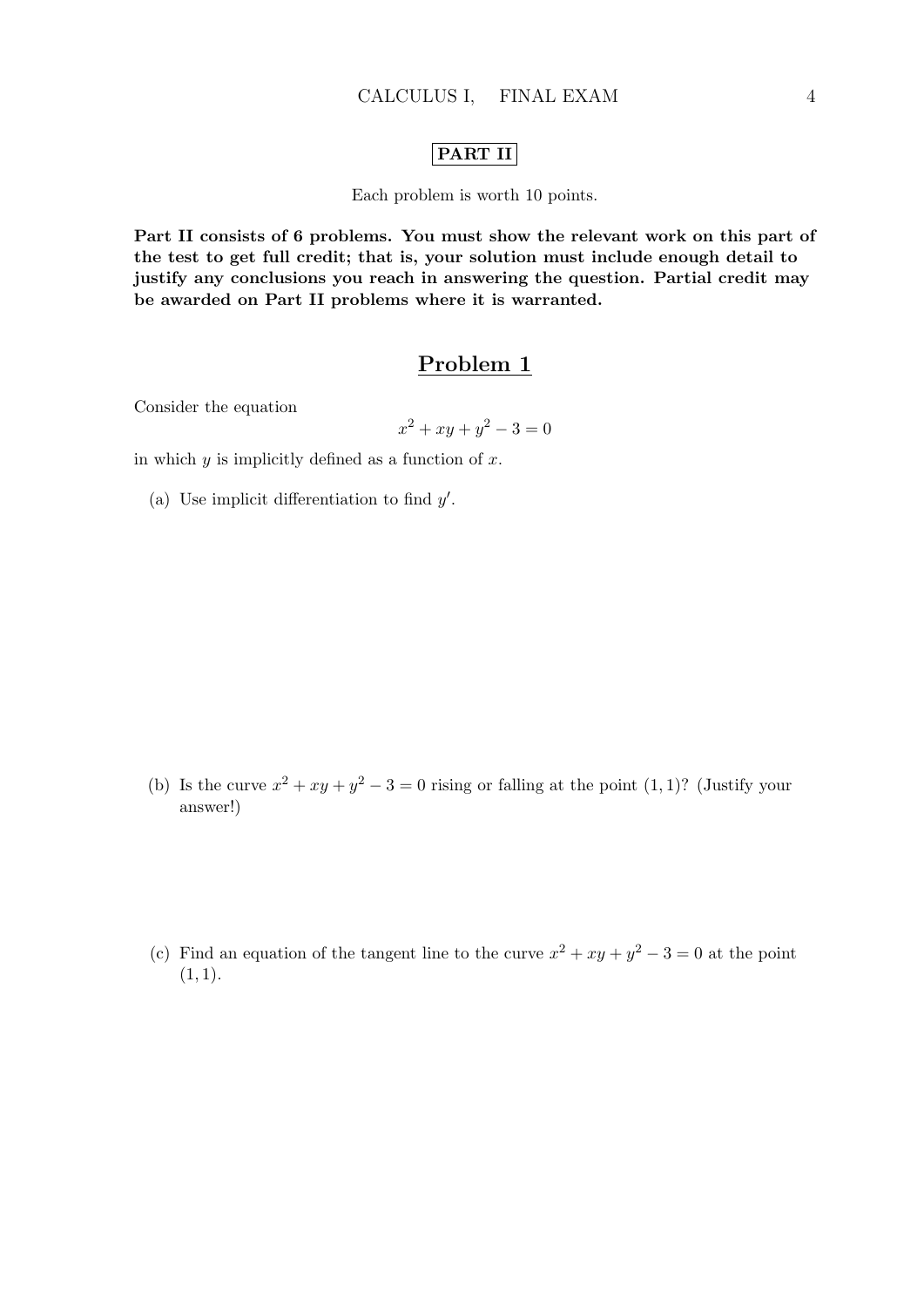Consider the function

$$
f(x) = 3x^2 - x^3 - 1.
$$

(a) Find the open interval(s) where  $f(x)$  is increasing, and the open interval(s) where it is decreasing.

(b) Find all local maximum and minimum points of  $f(x)$ . [Be sure to give the x and the y coordinate of each point!]

(c) Find the open interval(s) where  $f(x)$  is concave down, and the open interval(s) where it is concave up.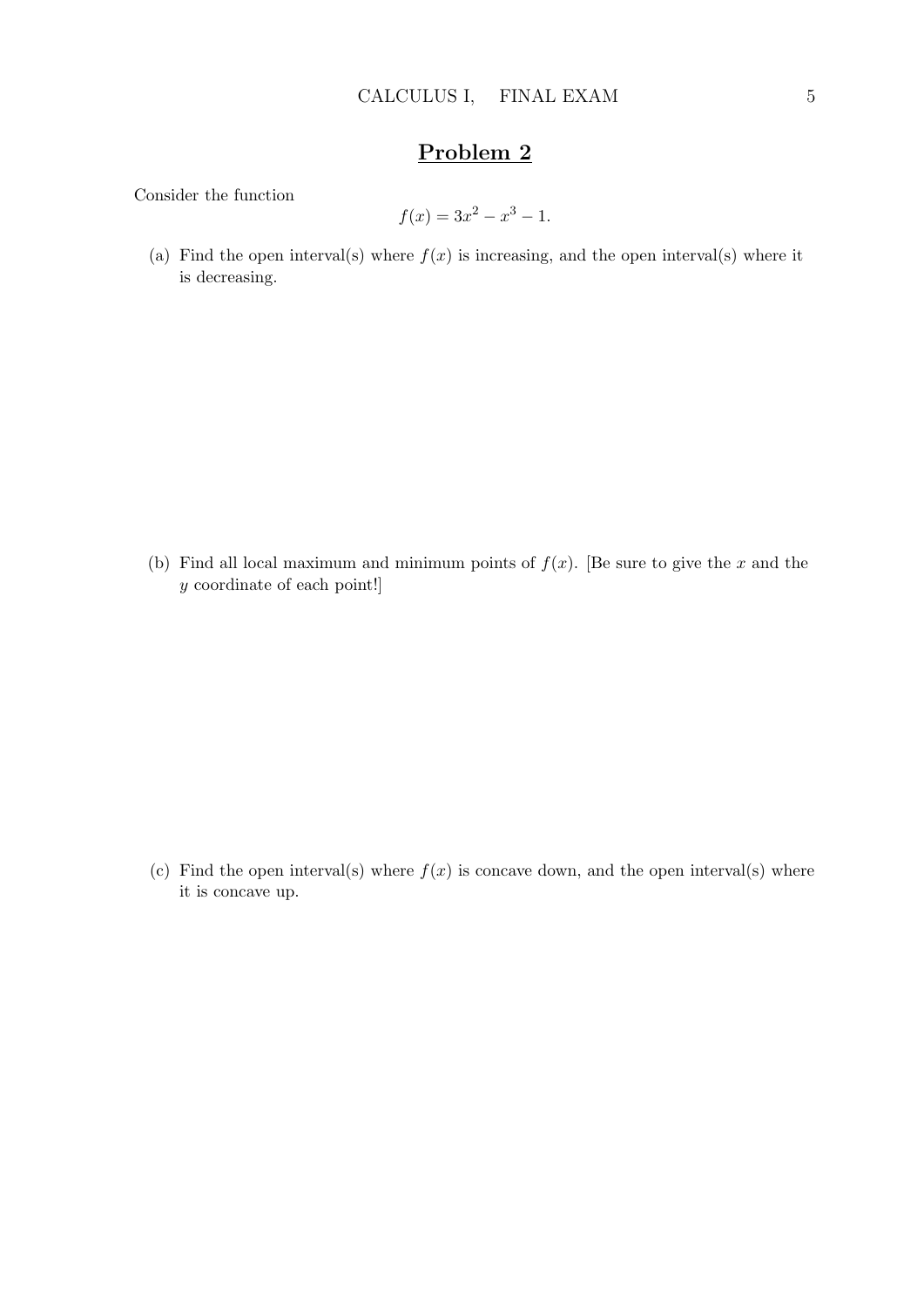# Problem 2 (continued)

(d) Find the inflection point(s) of  $f(x)$ . [Be sure to give the x and the y coordinate!]

(e) Sketch a graph of  $f(x) = 3x^2 - x^3 - 1$ . (Clearly indicating the relevant items above on your graph.)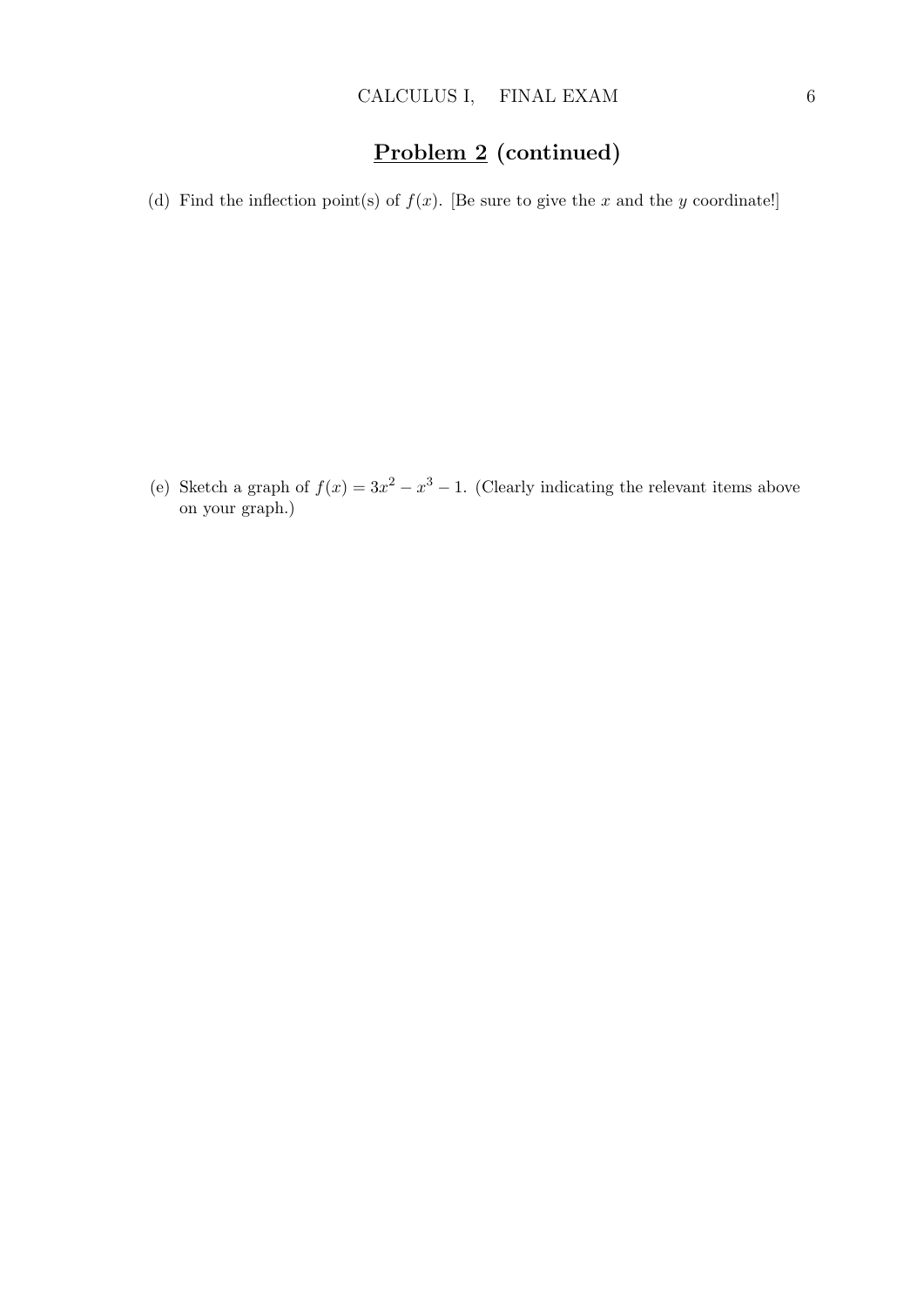Consider the function

$$
f(x) = \sqrt[4]{1-x}.
$$

(a) Find the linearization (or linear approximation) of  $f(x)$  at  $a = 0$ .

(b) Use the linearization of  $f(x)$  to find an approximation of  $\sqrt[4]{0.9}$ . (Show your answer to 3 decimal places!)

(c) Another way to find an approximation of  $\sqrt[4]{0.9}$  is to use Newton's method to find a root of the equation  $x^4 - 0.9 = 0$ . Use Newton's method with initial approximation  $x_1 = 1$  to find  $x_2$ , the second approximation to the root of the equation

$$
x^4 - 0.9 = 0.
$$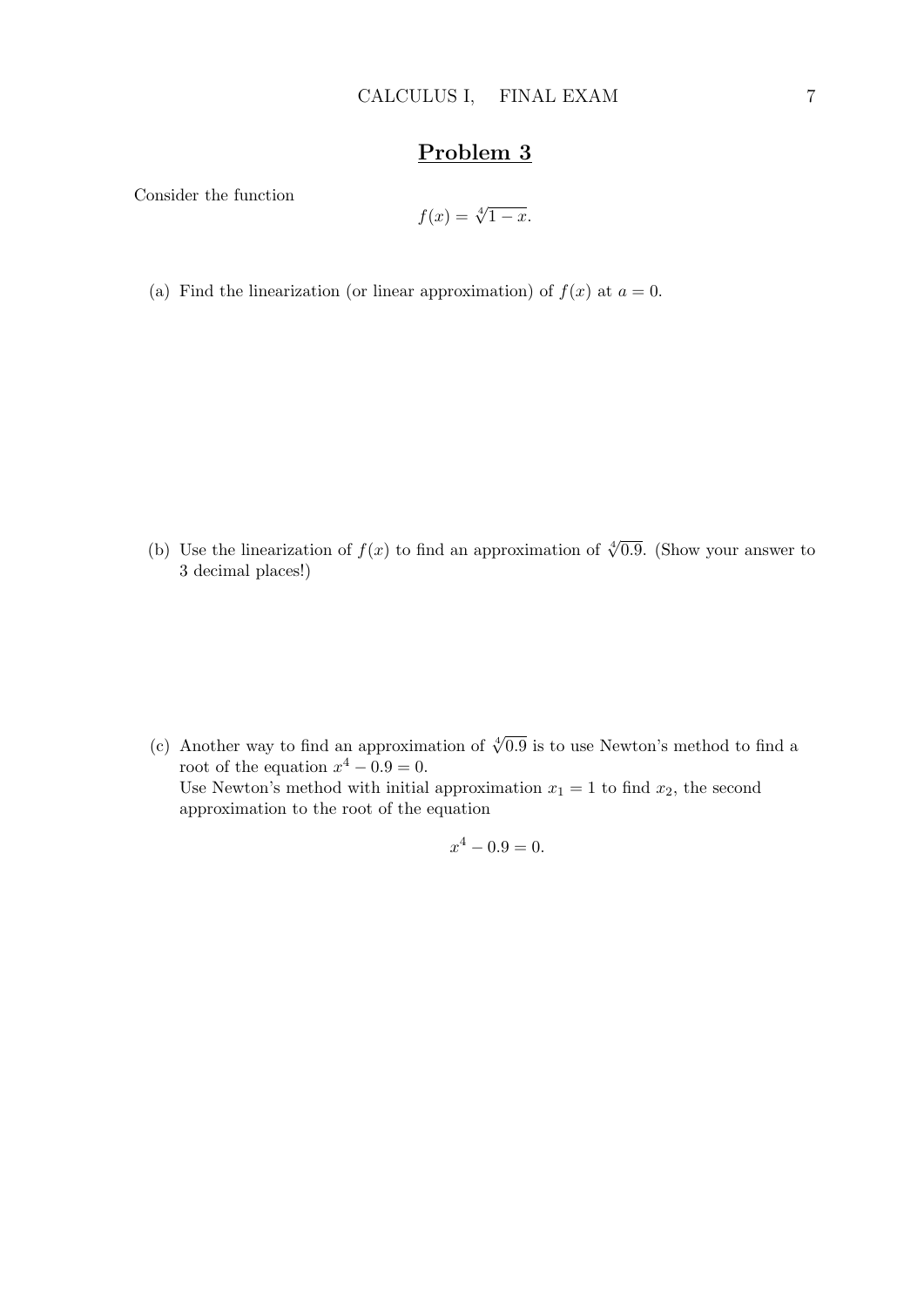A tiny arrow is shot straight upward from the ground at time  $t = 0$ . It is known that its height (in meters) after t seconds is given by

$$
s(t) = 40t - 5t^2.
$$

Answer the following questions.

- (a) Find the velocity  $v(t)$  of the arrow after t seconds.
- (b) In which direction is the arrow moving after 5 seconds of travel? (Hint: Your answer should be either "upward" or "downward," and you must justify your answer!)
- (c) Find the acceleration  $a(t)$  of the arrow after t seconds.
- (d) What is the maximum height the arrow will reach? (You must justify your answer!)

(e) How many seconds will elapse before the arrow strikes the ground again? And, determine the impact velocity. (You must justify your answers!)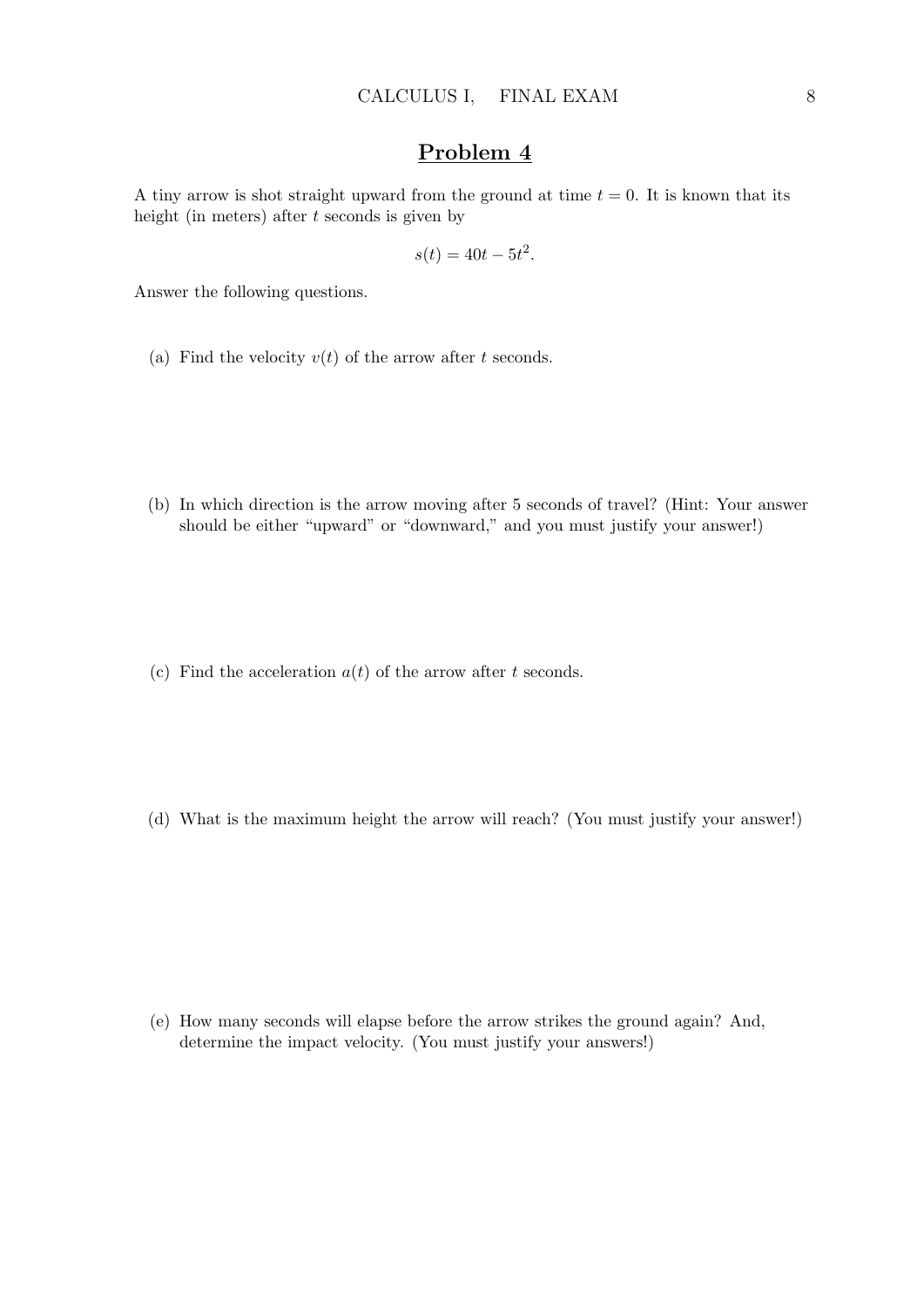The volume of an open top (cylindrical) barrel with circular base is given by  $V = \pi r^2 h$ , where r is the radius of the circular base and h is the height of the barrel. The surface area of the (open top) barrel is given by  $S = \pi r^2 + 2\pi rh$ . Assume that  $S = 27$  m<sup>2</sup> of material is available to make the barrel. Find the dimensions of this barrel that will yield the maximum volume.

(Hint: In your calculations, you should express the volume as a function of r only.)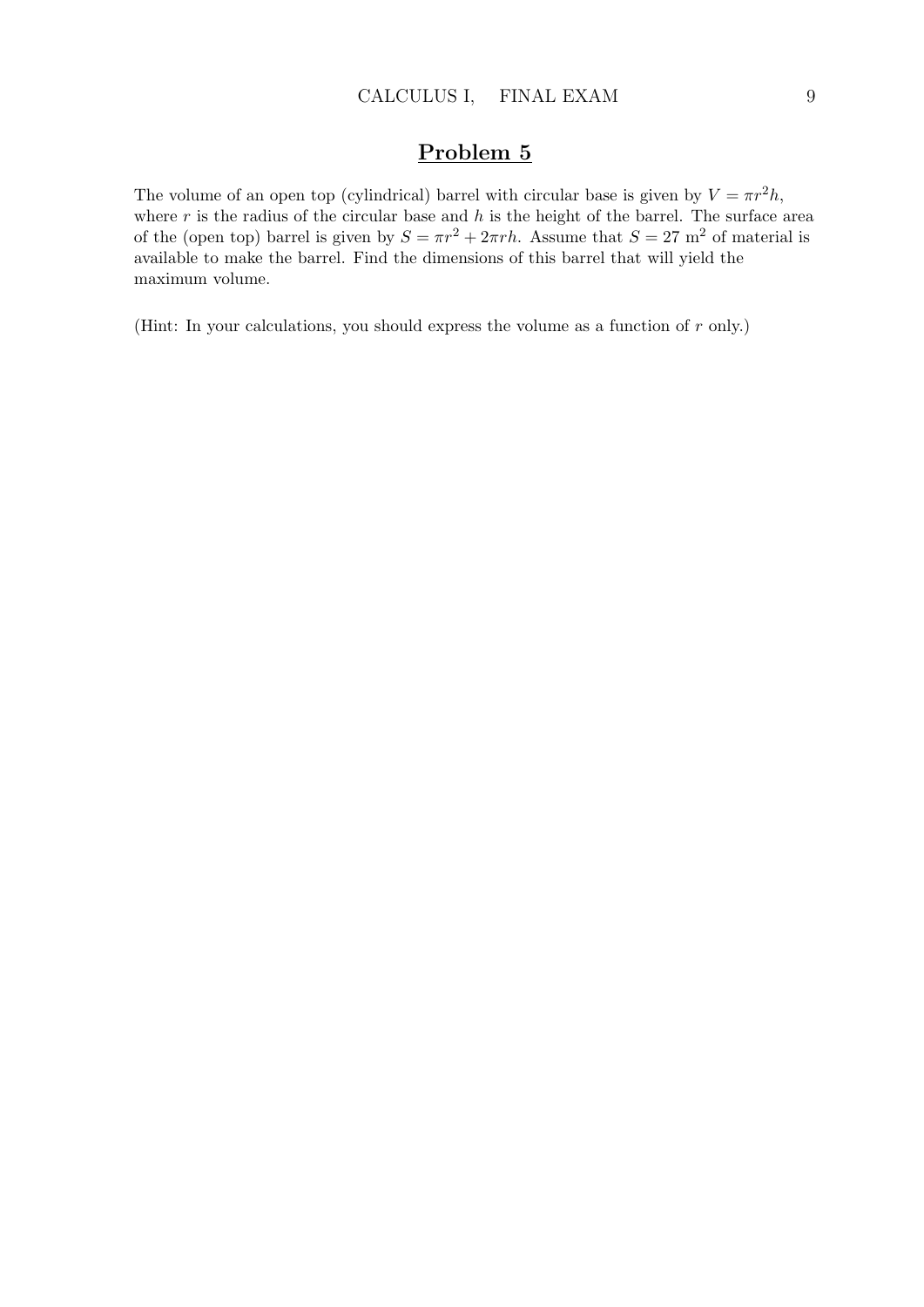This problem has two separate questions. Answer each question!

(a) Find the position  $s(t)$  of an object moving in a straight line if it is known that its acceleration is given by  $s''(t) = 4 - 6t - 12t^2$  km/s<sup>2</sup>, and that its initial position  $s(0) = 2$  km and its initial velocity  $s'(0) = 1$  km/s.

(b) Find the antiderivative  $F(x)$  of the function

$$
f(x) = \sec^2(x) + 1
$$

on the interval  $-\pi/2 < x < \pi/2$ , given that

$$
F(\pi/4) = \pi/4.
$$